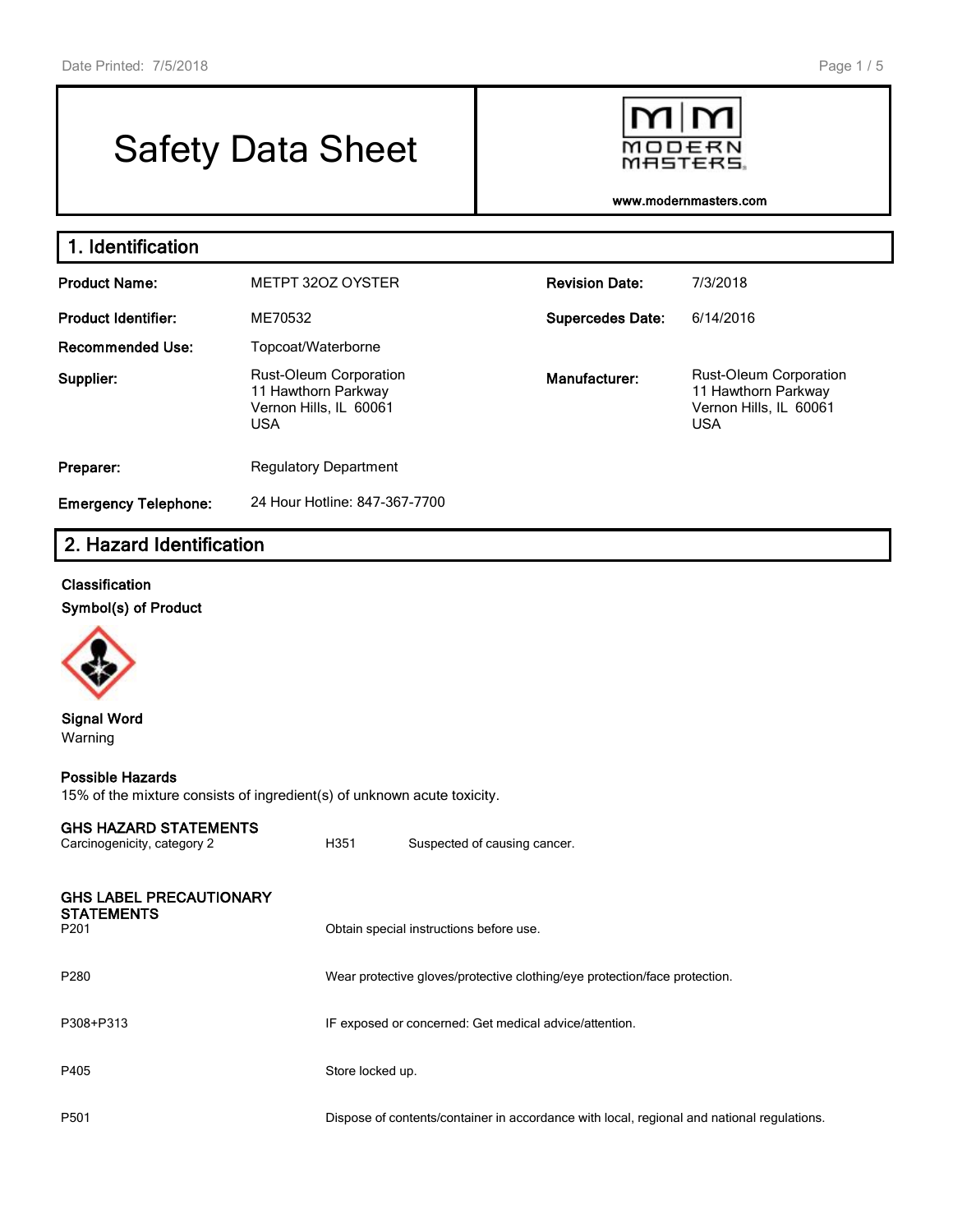## **3. Composition / Information On Ingredients**

|--|

| <b>Chemical Name</b>                                        | CAS-No.    | <b>Wt.%</b><br>Range | <b>GHS Symbols</b>    | <b>GHS Statements</b> |
|-------------------------------------------------------------|------------|----------------------|-----------------------|-----------------------|
| Mica                                                        | 12001-26-2 | $10 - 25$            | Not Available         | Not Available         |
| Titanium Dioxide                                            | 13463-67-7 | $2.5 - 10$           | Not Available         | Not Available         |
| Vinyl Acetate                                               | 108-05-4   | $0.1 - 1.0$          | GHS02-GHS07-<br>GHS08 | H225-332-335-351      |
| Distillates (Petroleum) Solvent-Dewaxed Heavy<br>Paraffinic | 64742-65-0 | $0.1 - 1.0$          | Not Available         | Not Available         |

#### **4. First-Aid Measures**

**FIRST AID - EYE CONTACT:** Immediately flush eyes with plenty of water for at least 15 minutes holding eyelids open. Get medical attention. Do NOT allow rubbing of eyes or keeping eyes closed.

**FIRST AID - SKIN CONTACT:** Wash skin with soap and water. Remove contaminated clothing. Get medical attention if irritation develops or persists.

**FIRST AID - INHALATION:** Remove to fresh air. If not breathing, give artificial respiration. If breathing is difficult, give oxygen. Get immediate medical attention. Do NOT use mouth-to-mouth resuscitation. If you experience difficulty in breathing, leave the area to obtain fresh air. If continued difficulty is experienced, get medical assistance immediately.

**FIRST AID - INGESTION:** Swallowing less than an ounce will not cause significant harm. For larger amounts, do not induce vomiting, but give one or two glasses of water to drink and get medical attention. If swallowed, rinse mouth with water. If feeling unwell, get medical attention.

### **5. Fire-Fighting Measures**

**EXTINGUISHING MEDIA:** Alcohol Film Forming Foam, Carbon Dioxide, Dry Chemical, Dry Sand, Water Fog

**UNUSUAL FIRE AND EXPLOSION HAZARDS:** No unusual fire or explosion hazards noted. Keep containers tightly closed. FLASH POINT IS TESTED TO BE GREATER THAN 200 DEGREES F.

**SPECIAL FIREFIGHTING PROCEDURES:** Water may be used to cool closed containers to prevent buildup of steam. If water is used, fog nozzles are preferred.

**Special Fire and Explosion Hazard (Combustible Dust):** No Information

#### **6. Accidental Release Measures**

**STEPS TO BE TAKEN IF MATERIAL IS RELEASED OR SPILLED:** If spilled, contain spilled material and remove with inert absorbent. Dispose of contaminated absorbent, container, and unused contents in accordance with local, state, and federal regulations. Do not incinerate closed containers

### **7. Handling and Storage**

**HANDLING:** Wash thoroughly after handling. Wash hands before eating. Remove contaminated clothing and launder before reuse. Use only with adequate ventilation. Follow all SDS and label precautions even after container is emptied because it may retain product residues. Avoid breathing fumes, vapors, or mist. Avoid contact with eyes, skin and clothing. **STORAGE:** Store in a dry, well ventilated place. Keep container tightly closed when not in use.

**Advice on Safe Handling of Combustible Dust:** No Information

#### **8. Exposure Controls / Personal Protection**

| <b>Chemical Name</b> | CAS-No. | Weight %<br>Than<br>Less | <b>ACGIH TLV-</b><br>TWA | <b>ACGIH</b><br>TLV-<br><b>STEL</b> | <b>OSHA PEL-TWA</b> | <b>OSHA PEL-</b><br><b>CEILING</b> |
|----------------------|---------|--------------------------|--------------------------|-------------------------------------|---------------------|------------------------------------|
|----------------------|---------|--------------------------|--------------------------|-------------------------------------|---------------------|------------------------------------|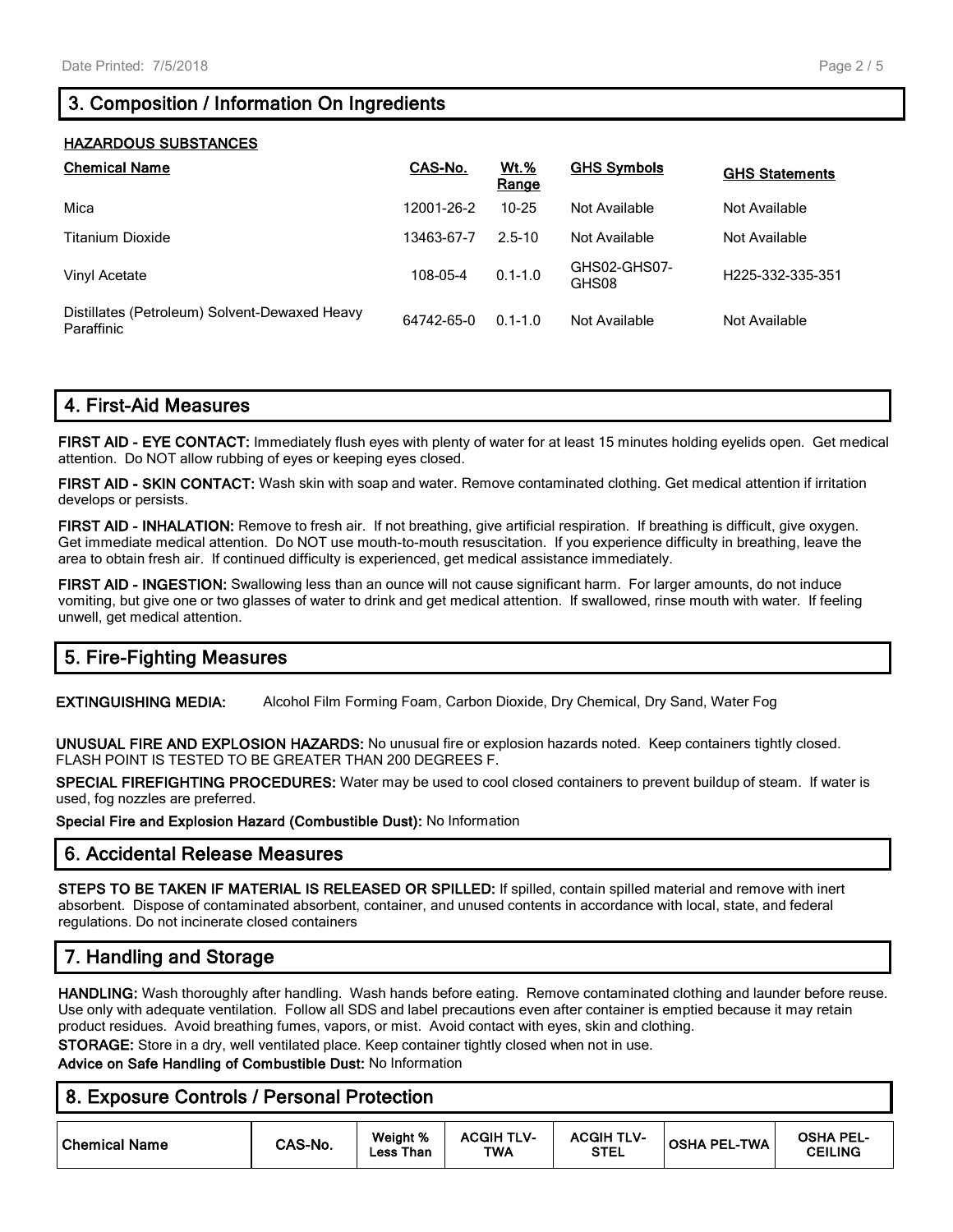| Mica                                                         | 12001-26-2 | 15.0 | $3 \text{ mg/m}$    | N.E.   | N.E.     | N.E. |
|--------------------------------------------------------------|------------|------|---------------------|--------|----------|------|
| Titanium Dioxide                                             | 13463-67-7 | 5.0  | $10 \text{ ma/m}$ 3 | N.E.   | 15 ma/m3 | N.E. |
| Vinvl Acetate                                                | 108-05-4   |      | $10$ ppm            | 15 ppm | N.E.     | N.E. |
| Distillates (Petroleum) Solvent-<br>Dewaxed Heavy Paraffinic | 64742-65-0 |      | N.E.                | N.E.   | N.E.     | N.E. |

#### **PERSONAL PROTECTION**

**ENGINEERING CONTROLS:** Use process enclosures, local exhaust ventilation, or other engineering controls to control airborne levels below recommended exposure limits. Prevent build-up of vapors by opening all doors and windows to achieve crossventilation.

**RESPIRATORY PROTECTION:** A respiratory protection program that meets OSHA 1910.134 and ANSI Z88.2 requirements must be followed whenever workplace conditions warrant a respirator's use.

**SKIN PROTECTION:** Use gloves to prevent prolonged skin contact. Nitrile or Neoprene gloves may afford adequate skin protection.

**EYE PROTECTION:** Use safety eyewear designed to protect against splash of liquids.

**OTHER PROTECTIVE EQUIPMENT:** Refer to safety supervisor or industrial hygienist for further guidance regarding types of personal protective equipment and their applications.

**HYGIENIC PRACTICES:** Wash thoroughly with soap and water before eating, drinking or smoking. Remove contaminated clothing immediately and launder before reuse.

**Engineering Measures for Combustible Dust:** No Information

#### **9. Physical and Chemical Properties**

| Appearance:                 | Liguid                      | <b>Physical State:</b>           | Liquid       |
|-----------------------------|-----------------------------|----------------------------------|--------------|
| Odor:                       | Mild                        | <b>Odor Threshold:</b>           | N.E.         |
| <b>Relative Density:</b>    | 1.166                       | pH:                              | N.A.         |
| Freeze Point, °C:           | N.D.                        | <b>Viscosity:</b>                | N.D.         |
| <b>Solubility in Water:</b> | Miscible                    | <b>Partition Coefficient, n-</b> |              |
| Decompostion Temp., °C:     | N.D.                        | octanol/water:                   | N.D.         |
| Boiling Range, °C:          | 100 - 5,537                 | Explosive Limits, vol%:          | $2.6 - 12.6$ |
| <b>Flammability:</b>        | Does not Support Combustion | Flash Point, °C:                 | 94           |
| <b>Evaporation Rate:</b>    | Slower than Ether           | Auto-ignition Temp., °C:         | N.D.         |
| <b>Vapor Density:</b>       | Heavier than Air            | <b>Vapor Pressure:</b>           | N.D.         |
|                             |                             |                                  |              |

(See "Other information" Section for abbreviation legend)

#### **10. Stability and Reactivity**

#### **CONDITIONS TO AVOID:** No Information

**INCOMPATIBILITY:** Incompatible with strong oxidizing agents, strong acids and strong alkalies.

**HAZARDOUS DECOMPOSITION:** When heated to decomposition, it emits acrid smoke and irritating fumes.

**HAZARDOUS POLYMERIZATION:** Will not occur under normal conditions.

**STABILITY:** This product is stable under normal storage conditions.

#### **11. Toxicological Information**

**EFFECTS OF OVEREXPOSURE - EYE CONTACT:** Irritating, and may injure eye tissue if not removed promptly.

**EFFECTS OF OVEREXPOSURE - SKIN CONTACT:** Low hazard for usual industrial handling or commercial handling by trained personnel.

**EFFECTS OF OVEREXPOSURE - INHALATION:** High gas, vapor, mist or dust concentrations may be harmful if inhaled. Avoid breathing fumes, spray, vapors, or mist.

**EFFECTS OF OVEREXPOSURE - INGESTION:** Substance may be harmful if swallowed.

**EFFECTS OF OVEREXPOSURE - CHRONIC HAZARDS:** Contains Titanium Dioxide. Titanium Dioxide is listed as a Group 2B-"Possibly carcinogenic to humans" by IARC. No significant exposure to Titanium Dioxide is thought to occur during the use of products in which Titanium Dioxide is bound to other materials, such as in paints during brush application or drying. Risk of overexposure depends on duration and level of exposure to dust from repeated sanding of surfaces or spray mist and the actual concentration of Titanium Dioxide in the formula. (Ref: IARC Monograph, Vol. 93, 2010)Contains residual amounts of vinyl acetate. IARC list vinyl acetate as a possible human carcinogen (Group 2B). This means there is inadequate evidence of carcinogenicity of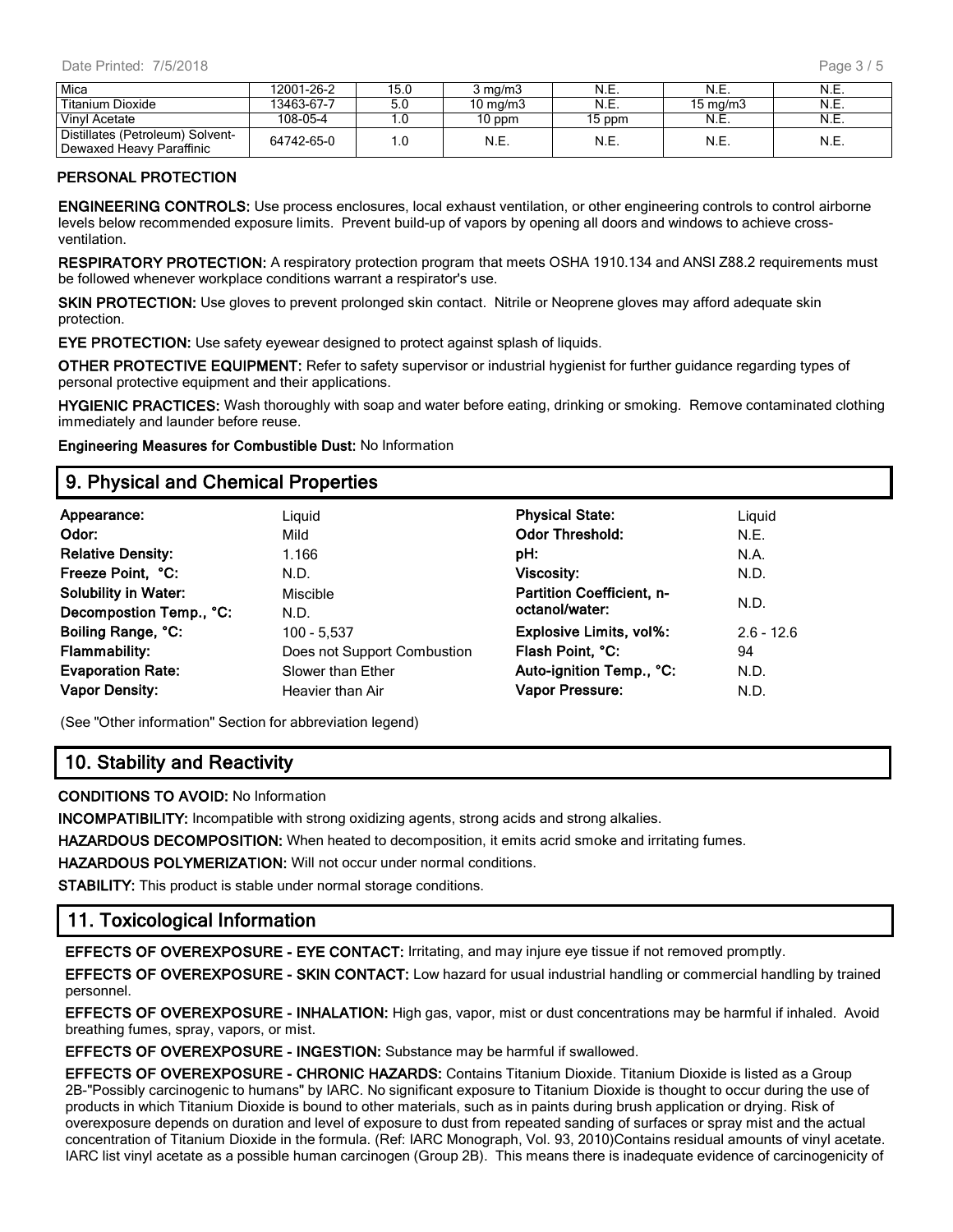vinyl acetate in humans and limited evidence of vinyl acetate in experimental animals. Risk of cancer depends on duration and exposure and actual concentration of vinyl acetate in the formula.

**PRIMARY ROUTE(S) OF ENTRY:** Eye Contact, Ingestion, Inhalation, Skin Absorption, Skin Contact

| <b>ACUTE TOXICITY VALUES</b><br>The acute effects of this product have not been tested. Data on individual components are tabulated below: |                                                                    |                  |                    |                   |  |
|--------------------------------------------------------------------------------------------------------------------------------------------|--------------------------------------------------------------------|------------------|--------------------|-------------------|--|
| CAS-No.                                                                                                                                    | <b>Chemical Name</b>                                               | Oral LD50        | Dermal LD50        | <b>Vapor LC50</b> |  |
| 13463-67-7                                                                                                                                 | <b>Titanium Dioxide</b>                                            | >10000 mg/kg Rat | 2500 mg/kg         | N.E.              |  |
| 108-05-4                                                                                                                                   | Vinyl Acetate                                                      | 2900 mg/kg Rat   | 2335 mg/kg Rabbit  | N.E.              |  |
| 64742-65-0                                                                                                                                 | Distillates (Petroleum) Solvent-Dewaxed<br><b>Heavy Paraffinic</b> | >15000 mg/kg Rat | >5000 mg/kg Rabbit | $21 \text{ mg/L}$ |  |

N.E. - Not Established

#### **12. Ecological Information**

**ECOLOGICAL INFORMATION:** Product is a mixture of listed components.

#### **13. Disposal Information**

**DISPOSAL INFORMATION:** Dispose of material in accordance to local, state, and federal regulations and ordinances. Do not allow to enter waterways, wastewater, soil, storm drains or sewer systems.

| 14. Transport Information    |                  |                             |               |                     |  |  |  |
|------------------------------|------------------|-----------------------------|---------------|---------------------|--|--|--|
|                              | Domestic (USDOT) | <b>International (IMDG)</b> | Air (IATA)    | <b>TDG (Canada)</b> |  |  |  |
| <b>UN Number:</b>            | N.A.             | N.A.                        | N.A.          | N.A.                |  |  |  |
| <b>Proper Shipping Name:</b> | Not Regulated    | Not Regulated               | Not Regulated | Not Regulated       |  |  |  |
| <b>Hazard Class:</b>         | N.A.             | N.A.                        | N.A.          | N.A.                |  |  |  |
| <b>Packing Group:</b>        | N.A.             | N.A.                        | N.A.          | N.A.                |  |  |  |
| <b>Limited Quantity:</b>     | <b>No</b>        | No.                         | No.           | No.                 |  |  |  |
|                              |                  |                             |               |                     |  |  |  |

#### **15. Regulatory Information**

#### **U.S. Federal Regulations:**

#### **CERCLA - SARA Hazard Category**

This product has been reviewed according to the EPA 'Hazard Categories' promulgated under Sections 311 and 312 of the Superfund Amendment and Reauthorization Act of 1986 (SARA Title III) and is considered, under applicable definitions, to meet the following categories:

**Carcinogenicity** 

#### **Sara Section 313:**

This product contains the following substances subject to the reporting requirements of Section 313 of Title III of the Superfund Amendment and Reauthorization Act of 1986 and 40 CFR part 372:

#### **Chemical Name CAS-No.**

Vinyl Acetate 108-05-4

# **Toxic Substances Control Act:**

This product contains the following chemical substances subject to the reporting requirements of TSCA 12(b) if exported from the United States:

No TSCA 12(b) components exist in this product.